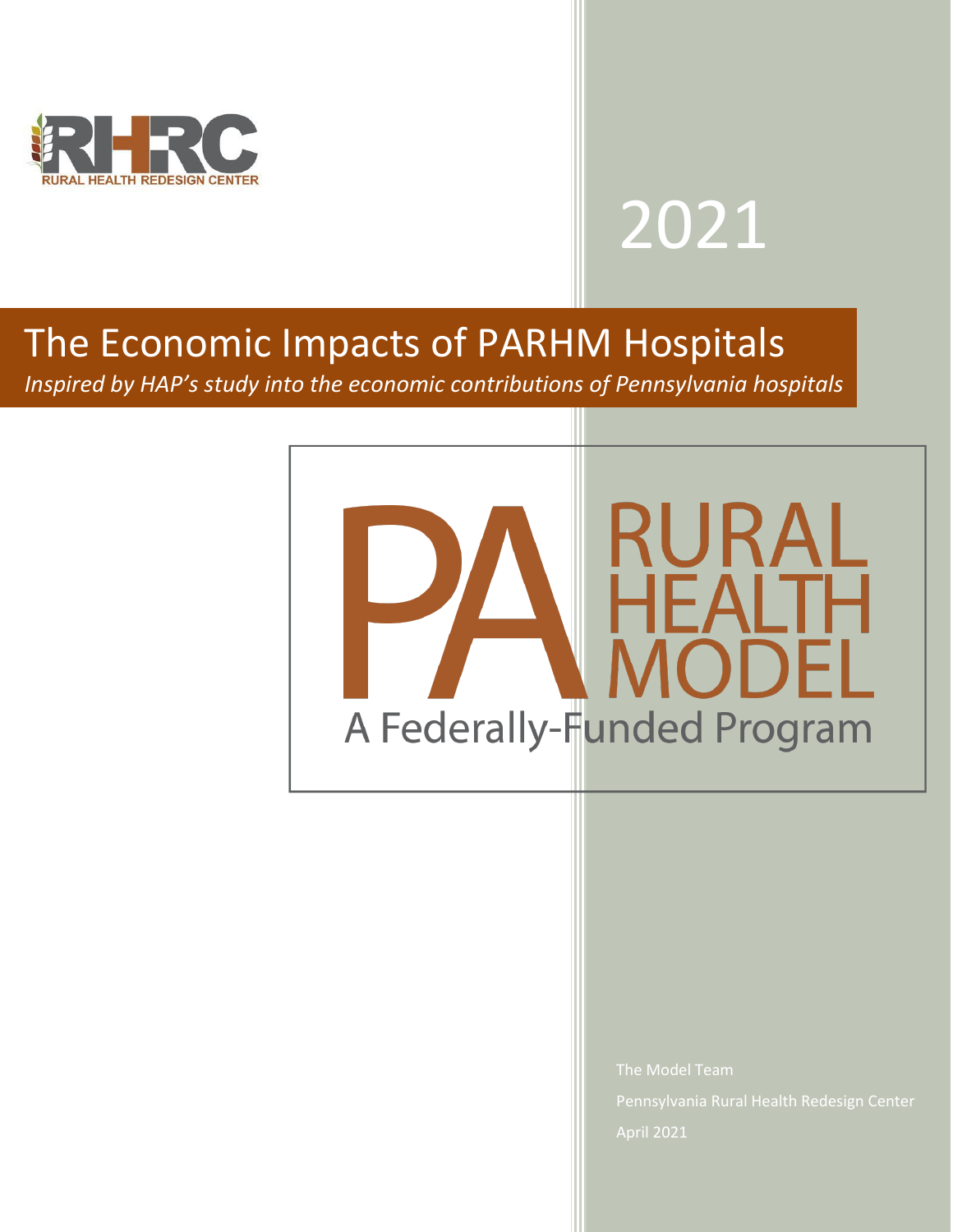

#### **PREFACE:**

The following report contains an overview of the hospitals participating in the Pennsylvania Rural Health Model *(PARHM)* and the economic impact these facilities have in their communities and across the state. This report is inspired by the white paper analysis, *"Beyond Patient Care: Economic Impact of Pennsylvania Hospitals*", performed by the Hospital and Health System Association of Pennsylvania *(HAP).* This HAP study examined the hospital community's economic impact on individual regions of the state and on Pennsylvania as a whole.<sup>1</sup>

The Model team has examined HAP's report in attempt to correlate the findings to PARHM participant hospitals. For the purpose of this study, additional data was also provided by HAP, the Center for Rural Pennsylvania, and the Rural Health Redesign Center *(RHRC)*. These data provide insight into the scope and overall footprint of the program in rural Pennsylvania and the economic impact it is looking to preserve for these communities

This report has been organized by the following areas.

- **1. Summary of Applicable Findings from HAP's Study**
- **2. Overview of PARHM Participation & Impact**
- **3. Applying HAP's Findings to PARHM Hospitals**

The following pages will provide insight into the geographic and economic impact of PARHM participant hospitals. The intent of this report is to highlight the significance of the contributions of these facilities as well as the importance of the Model's goal of keeping these facilities open for the benefit of the community.

#### **DEFINITIONS:**

For the purposes of this report, and to ensure concise, easy-to-read narrative, please review the definitions of the following terms.

- **Catchment Area:** The areas in which the impacts of the Pennsylvania Rural Health Model can be seen – communities served by Model participant hospitals, as determined by zip codes.
- **HAP:** Hospital and Health System Association of Pennsylvania
- **PARHM:** The Pennsylvania Rural Health Model also referred to as *"The Model and/or Program"*
- **Participant Communities:** The catchment areas of participant hospitals also referred to as "*communities served by PARHM and/or participant hospitals"*
- **RHRC:** Rural Health Redesign Center the organization responsible for the administration of the program.

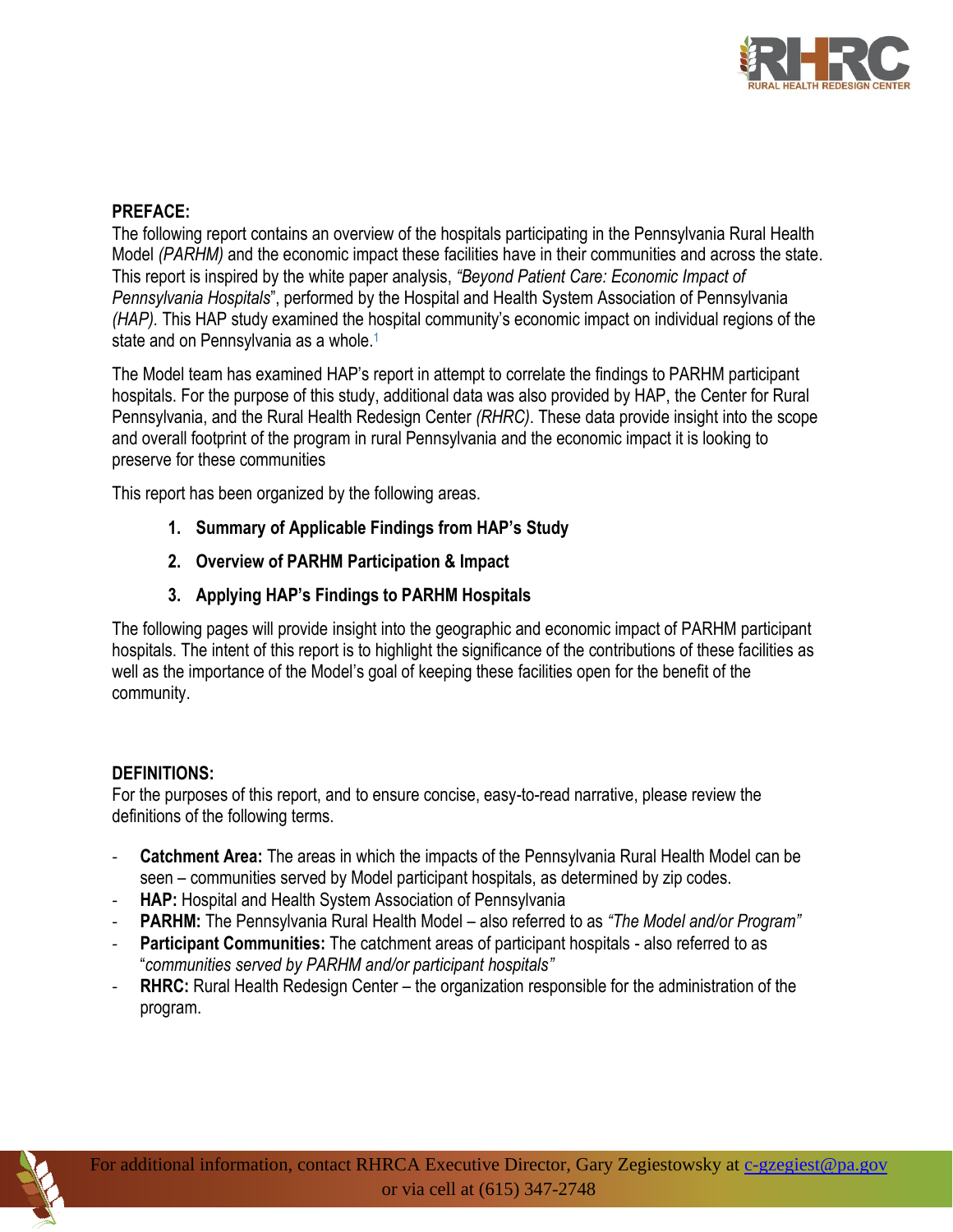

# **SUMMARY OF HAP'S STUDY**

In December of 2020, HAP published a study regarding the economic contributions of Pennsylvania hospitals, both urban and rural, based on 2019 data. Some of the economic contributions that were focused on included total spending, salary, and employment contributions. The total spending contribution category accounts for direct, indirect, and induced impacts of hospital spending. For clarification, below are summary definitions of these various impacts:

- Direct Impact: A hospital's operational spending wages, supplies, equipment, etc.
- Indirect Impact: Third-party suppliers contracting with hospitals.
- Induced Impact: Spending by hospital employees and third-party suppliers.

In this study, the economic contributions were compiled into regional summaries based on Pennsylvania Health Cost Containment Regions. Below are the economic, salary, and job contributions of all Pennsylvania hospitals per HAP's findings.



# TOTAL HOSPITAL ECONOMIC CONTRIBUTIONS BY PENNSYLVANIA REGIONS

*Figure 1: HAP's 2020 analysis of FY 2019 data: Beyond Patient Care: Economic Impact of Pennsylvania Hospitals, coupled with the regional map of Pennsylvania provided by PHC4*

In order to assess the economic contributions of PARHM participant hospitals exclusively, HAP provided the RHRC with additional data regarding the total spending, salaries, and job opportunities specific to these facilities. The results were then summarized into regional values as well as state percentages.

# **Click here to read the full HAP report,**

*"[Beyond Patient Care: Economic Impact of Pennsylvania Hospitals](https://www.haponline.org/About-PA-Hospitals/Economic-Impact)"*



For additional information, contact RHRCA Executive Director, Gary Zegiestowsky at [c-gzegiest@pa.gov](mailto:c-gzegiest@pa.gov) or via cell at (615) 347-2748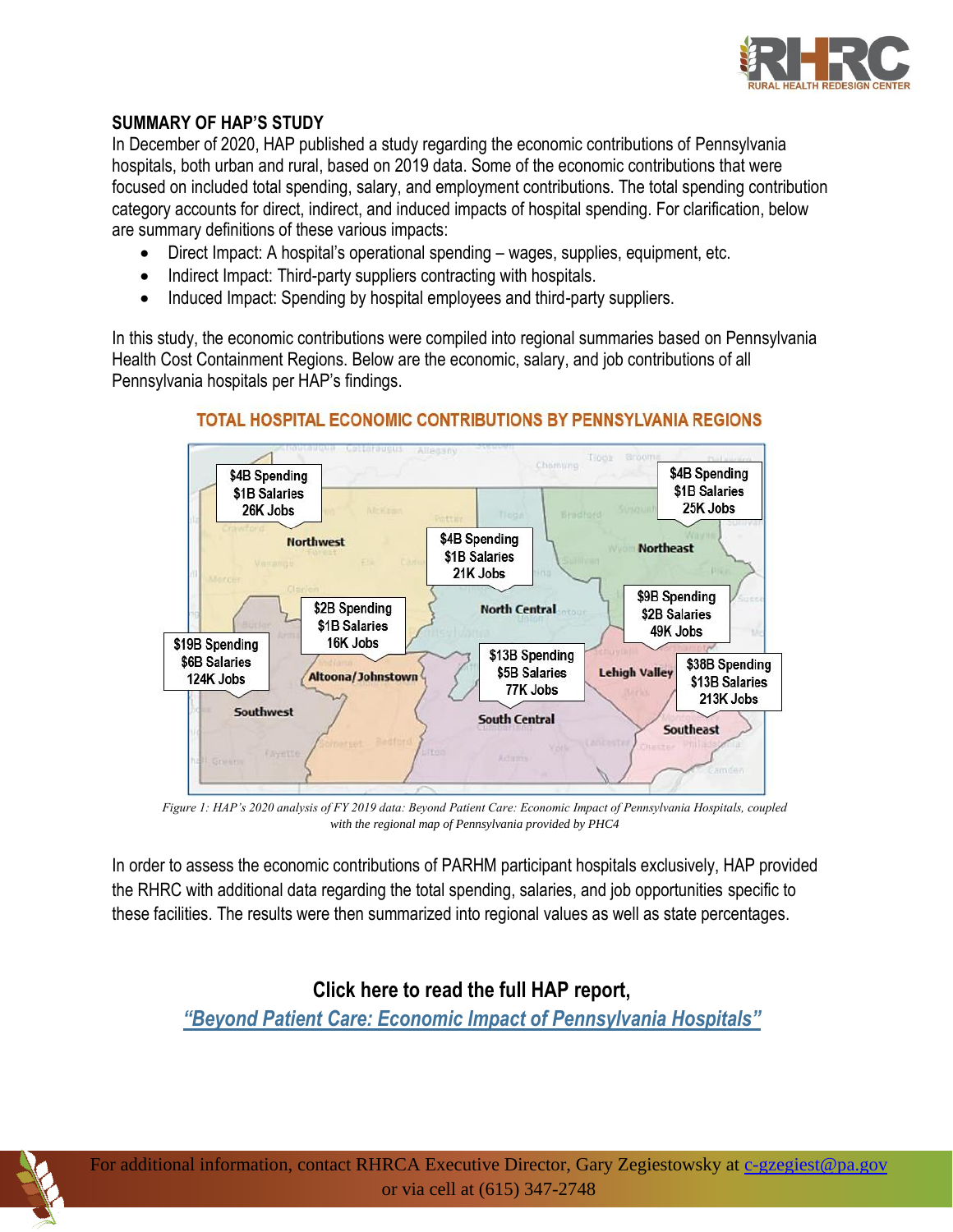

## **OVERVIEW OF PARHM PARTICIPATION**

The Pennsylvania Rural Health Model *(PARHM)* is an alternative payment model designed to address the financial challenges faced by rural hospitals by transitioning them from fee-for-service to global budget payments. This model aligns incentives for providers to deliver value-based care and provides an opportunity for rural hospitals to transform the care they deliver to better meet community health needs. Program methodology dictates which hospitals are eligible to participate based on whether the county they reside in is classified as rural. Rural, as defined by the Center for Rural Pennsylvania, is a county or school district where the number of persons per square mile within the county or school district is less than 284.<sup>2</sup>

Based on this definition, Pennsylvania has forty-eight rural counties and nineteen urban. Forty-one of those that are rural, contain hospitals that are eligible to participate in the Model.

Within these eligible counties are sixty-three independent and system-based hospitals. Eighteen of which are current Model participants. These hospitals span across fifteen rural regions – *Figure 2.*



As shown, most of the participant hospitals and the populations impacted by them are in western regions, with only five being in central and eastern regions.

In *figure 4*, these impacted communities were assigned to regions based on those used throughout the HAP study. Comparing the demographic data provided by the Center for Rural PA to county populations it was determined that impacts of the PARHM could be seen across approximately 92% of the eligible Southwest region, 67% of the eligible Altoona/Johnstown region and 40% of the eligible Northwest region.

**PARHM County Breakdown** 



*Figure 2: PARHM participation & eligibility*

Eligible Countil<br>Participants Eligible Counties with<br>Participants

The Center for Rural Pennsylvania provided the Rural Health Redesign Center with demographic data based on patient zip codes associated with participant hospitals. The populations of those impacted by each hospital is represented in *figure 3* by the blue-shaded regions.

Using this information, it was determined that PARHM impacts approximately 1,338,459 people which accounts for about 10% of the state's total population. It can be seen that the majority of PARHM's impact is in the western half of the state.



*Figure 4: PARHM Catchment Areas Map with PHC4 regions,* 



For additional information, contact RHRCA Executive Director, Gary Zegiestowsky at [c-gzegiest@pa.gov](mailto:c-gzegiest@pa.gov) or via cell at (615) 347-2748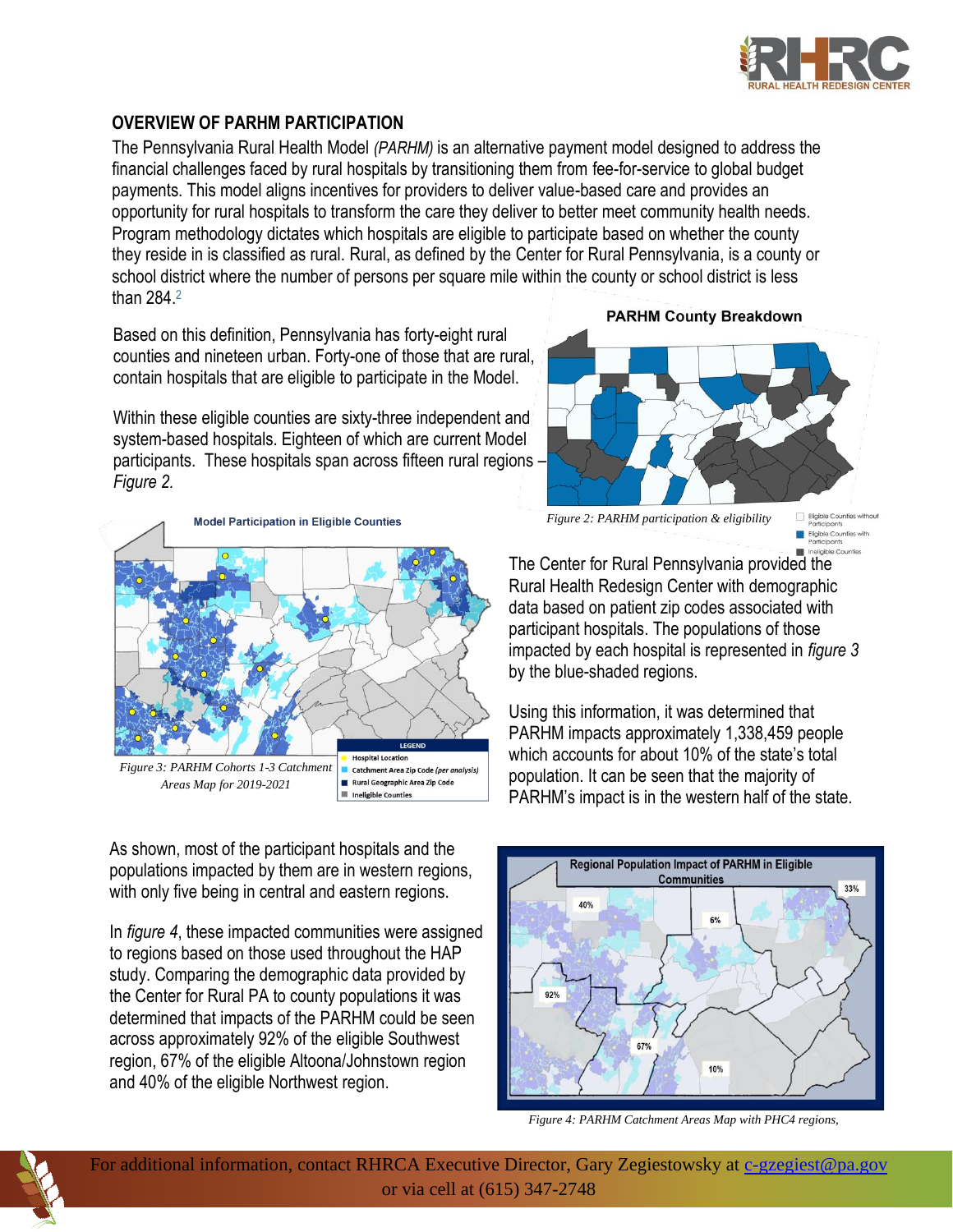

## **DETERMINING THE ECONOMIC IMPACT**

After assigning participant catchment areas to specific regions, HAP provided to the RHRC the economic contributions associated with those catchment areas. The results can be seen in the table below.

| <b>REGIONS</b>                        | <b>SPENDING</b><br><b>CONTRIBUTIONS</b> | <b>SALARY</b><br><b>CONTRIBUTIONS</b> | <b>JOBS</b><br><b>PROVIDED</b> |
|---------------------------------------|-----------------------------------------|---------------------------------------|--------------------------------|
| Northwest (5 hospitals)               | \$616M                                  | \$229M                                | 4.4K                           |
| Southwest (5 hospitals)               | \$1.0B                                  | \$381M                                | 7.7K                           |
| Altoona/Johnstown (3 hospitals)       | \$377M                                  | \$138M                                | 2.7K                           |
| North and South Central (2 hospitals) | \$141M                                  | \$57M                                 | 1.1K                           |
| Northeast (3 hospitals)               | \$226M                                  | \$82M                                 | 1.9K                           |
| <b>TOTAL</b>                          | \$2.4B                                  | \$886M                                | 17.8K                          |

*Figure 5: Provided by the HAP based on 2019 data*

On a state level, it was found that not only do these hospitals impact approximately 10% of the state's population, but their total spending also accounts for about 5% of economic contributions.

In addition, unemployment rates in rural areas are often higher than in more urban settings. Therefore, the job opportunities provided by these facilities are some of the most significant contributions to their communities



#### **EMPLOYER RANKING OF PARHM PARTICIPANT HOSPITALS**



According to HAP's study, 83% of Pennsylvania's 48 rural counties have at least one hospital among their top ten largest employers.<sup>1</sup> Specific to PARHM hospitals, when asked their employment ranking, 100% of surveyed hospital respondents reported that their organization was among the top five largest employers in the community. Furthermore, 80% reported that they were ranked as the first or second largest employer in their community. These employment opportunities also account for about 6% of total salary and job opportunity contributions for the state.



For additional information, contact RHRCA Executive Director, Gary Zegiestowsky at [c-gzegiest@pa.gov](mailto:c-gzegiest@pa.gov) or via cell at (615) 347-2748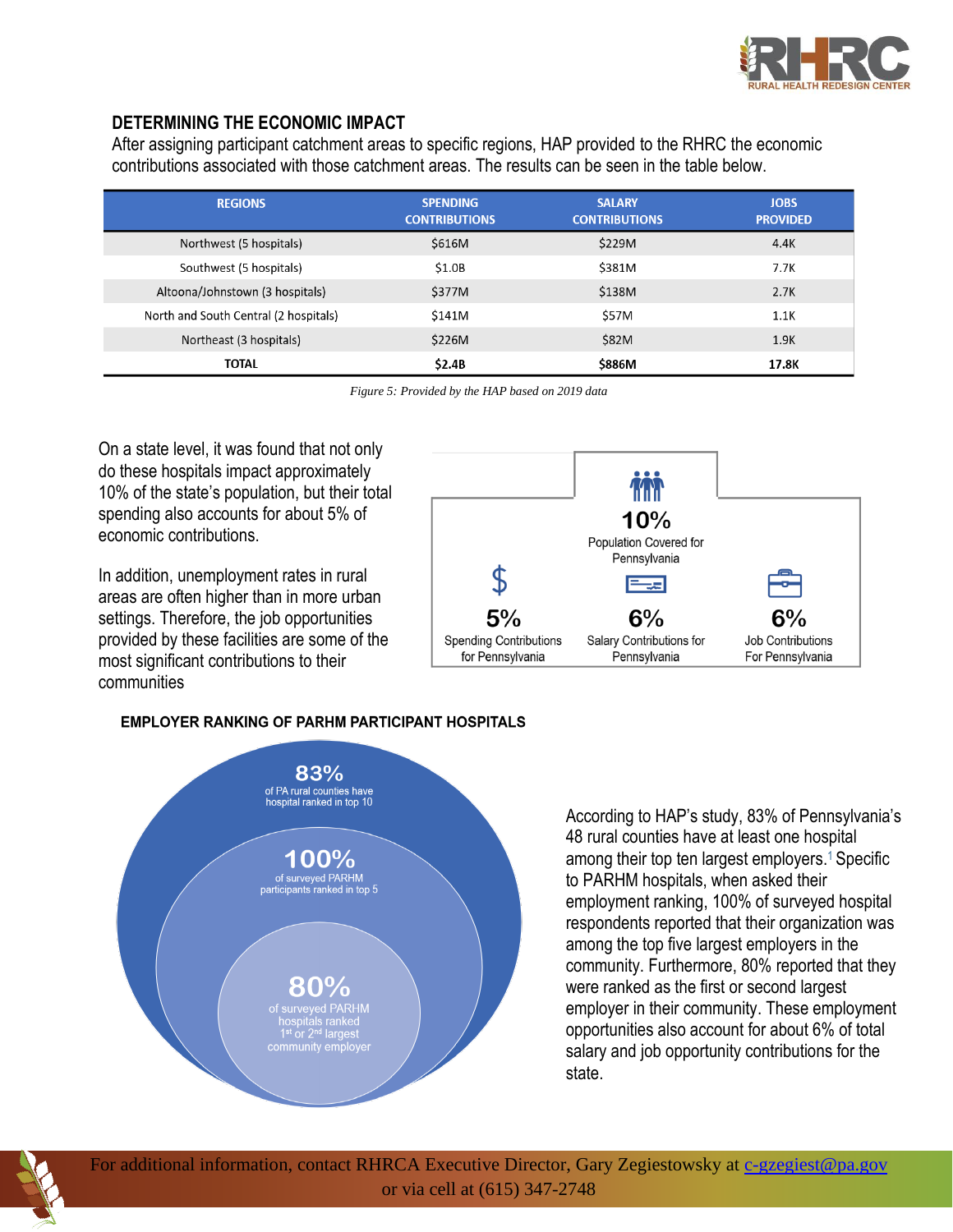

# **CONCLUSION**

Rural hospitals are the backbone of many rural communities. Based on 2019 data, PARHM participant hospitals provide for \$2.4 Billion of economic benefit to their communities and provide over seventeen thousand jobs. Understanding that some of the communities are among the most vulnerable across the state specific to poor health outcomes and other health equity indicators, the Pennsylvania Rural Health Model strives to keep these rural facilities open and support efforts to improve the health of rural residents.

As the Model progresses, transformation planning initiatives are becoming more prevalent. This is largely due to the transformation planning process that hospital leadership is guided through as a part of program participation. Hospital leadership is asked to focus on identified needs within the community and address these needs through a transformation plan. The following graphic identifies the transformation efforts being addressed within the program, and the relative percent of each.



Understanding that true transformation takes time, keeping these hospitals open is essential for not only maintaining the economic benefit in these communities, but to allow for healthcare transformation to occur. Ensuring that access to care remains in participant communities is paramount in order to achieve the vision of sustainable transformation that will improve quality of care and produce positive impacts on population health.